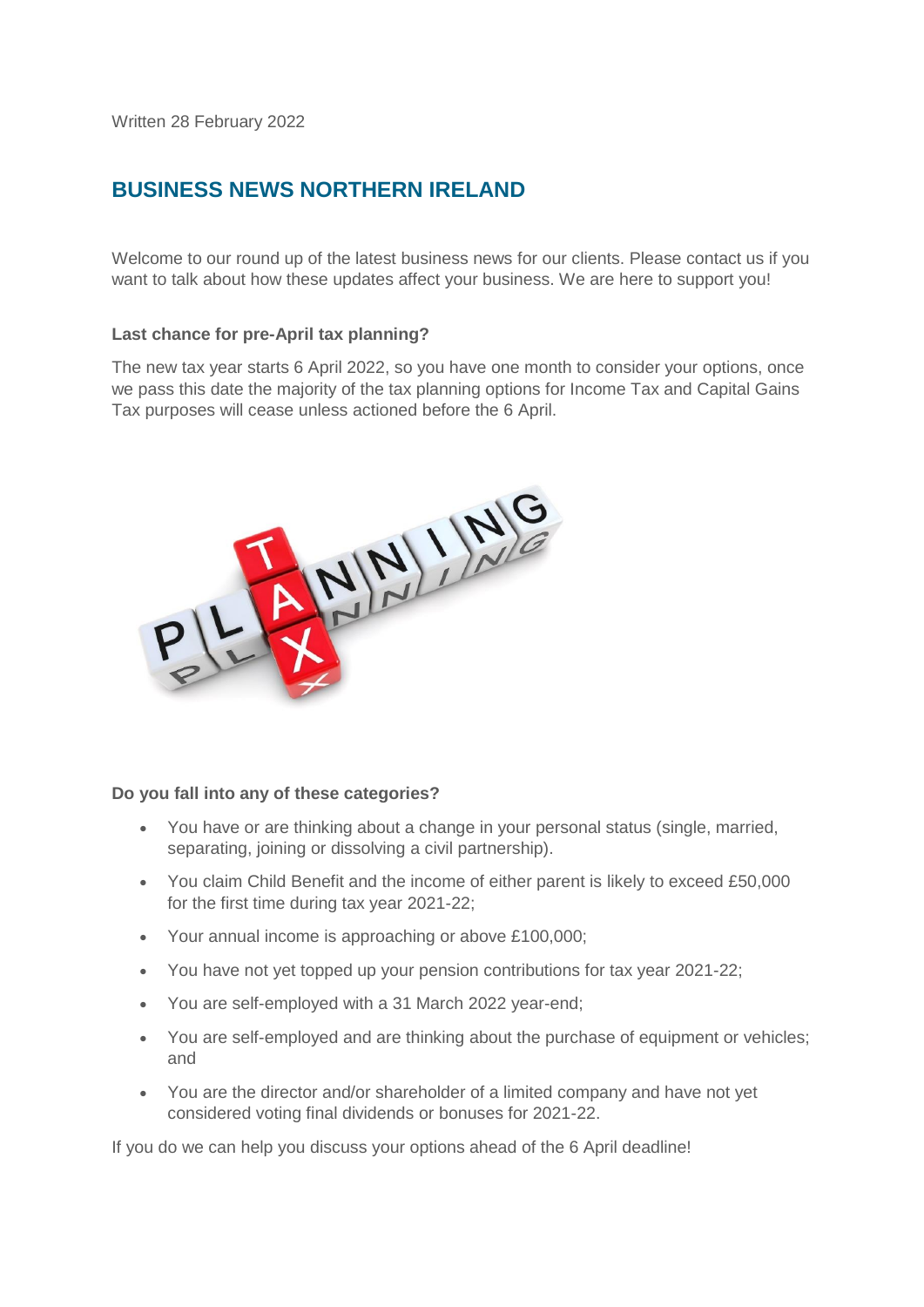The above list is not comprehensive, and we specialise in helping clients with all taxes including PAYE, NIC, VAT, Corporation, Capital Gains, Income and Inheritance tax. Please contact us now!

## **One month until Making Tax Digital (MTD) for VAT becomes law!**

Making Tax Digital for VAT becomes mandatory for all VAT registered businesses from 1 April 2022



From 1 April 2022, all VAT registered businesses must file digitally through Making Tax Digital, regardless of turnover.

We can sign you up to MTD, although you will be responsible for meeting your VAT obligations. Those who do not join Making Tax Digital for VAT may be charged a penalty for failure to do so.

## **What is Working Capital Finance?**

Working capital finance solutions offer businesses the opportunity to improve cash flow. The world of commercial finance and asset based lending (ABL) is complex and expansive with products, terminology and contractual interpretation varying from lender-to-lender.

The Benefits of arranging Working Capital are:

- Up to 90% of outstanding invoice value can be advanced within 24 hours;
- Flexible lending funding increases in line with your growth (UK and Export);
- Confidentiality lenders can offer a completely confidential service your customers need not know you have a facility in place;
- Lenders allow you to manage your funding at all times;
- Sector-specific finance is often available;
- Structured ABL funding for management buy-outs/management buy-ins and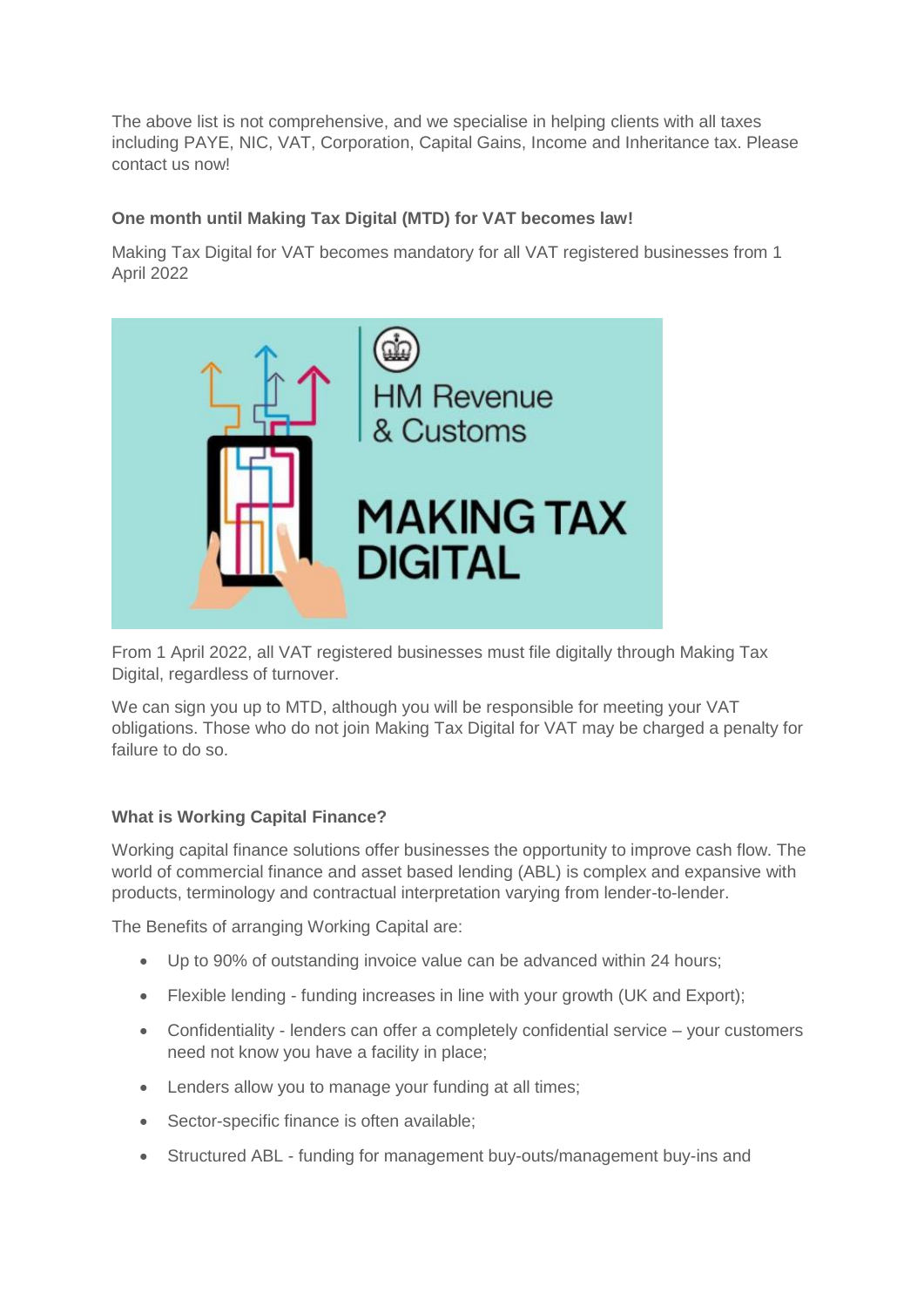• Trade Finance & Supply Chain Finance Solutions.

Specialists in this area can advise on:

- **Invoice Finance** an effective way of quickly accessing a proportion of the value (up to 90%) of your invoices. Effectively a business 'sells' its invoices to the lender in return for accessing cash at the point products and services are sold. Specific sector based offerings are available, as is the ability to arrange finance for selected invoices only
- **Structured ABL** generate a higher level of funding by unlocking the maximum value tied up in the combined assets within your business, including Debtors, Inventory, Plant & Machinery and Property. Additional forms of funding can be structured in addition to this, such as top up loans in order to drive growth
- **Trade Finance** supply chain finance with various options, enabling the purchasing of goods from overseas where you are otherwise unable to obtain credit from suppliers

Typically you will need to ensure your management accounts are up to date, you make available current detailed lists of debtors and creditors, and you might need up to date projections before an expert will consider your application. Please talk to us about finance, our working capital finance experts have many years of experience and success in advising businesses across a wide range of sectors in obtaining working capital finance solutions.

### **Is your business attracting new talent?**

Recruiting new employees is tough just now so be different! For example, some employers are now offering "Wellbeing leave" in addition to the usual holiday package. If you want to recruit more you have to get serious about the process and be on it 24/7, 365!

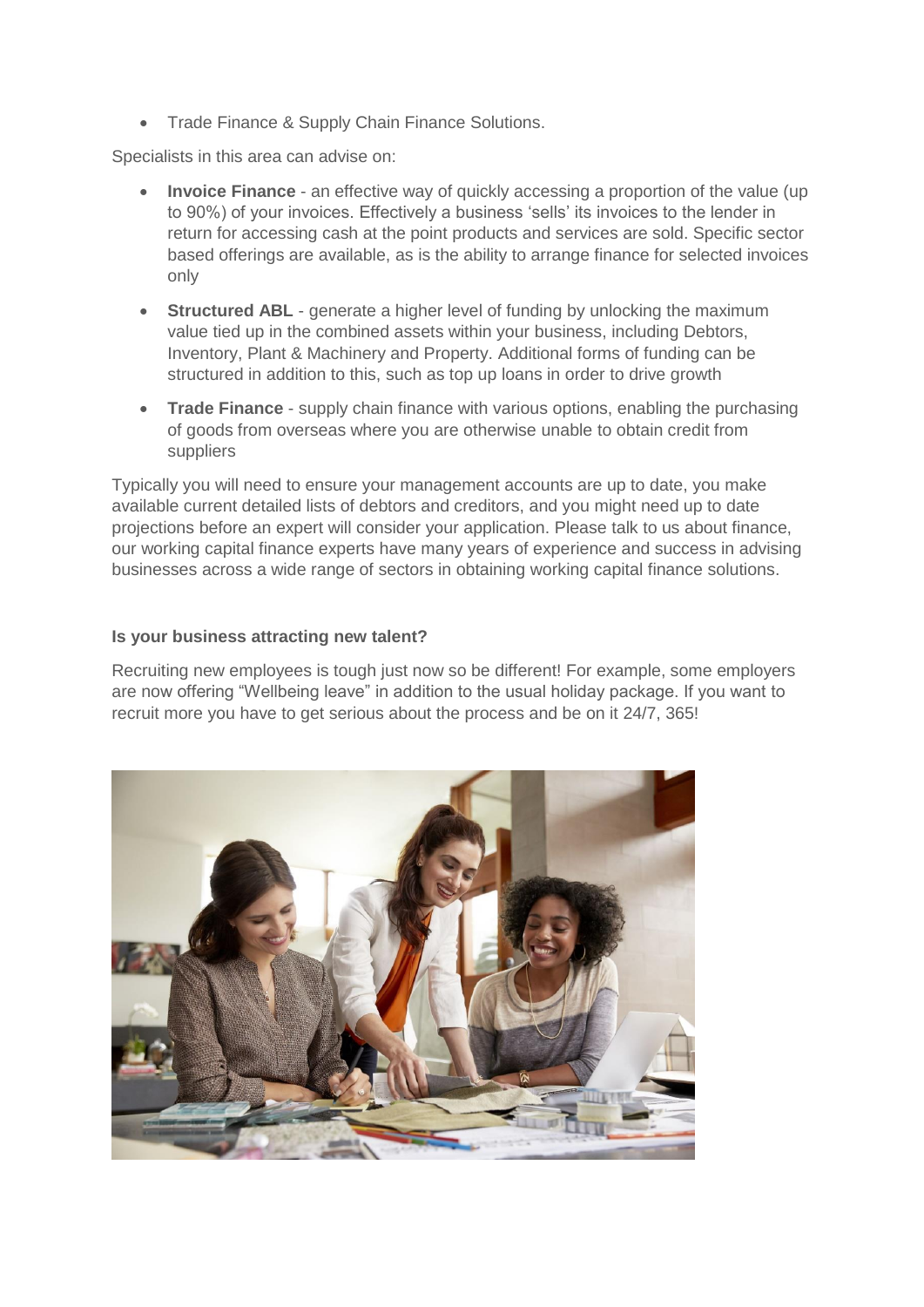There are a number of actions you can take to make your business attractive to new staff. In addition to reviewing your pay and conditions to be as competitive as possible, these include:

- Tasking recruitment as a permanent process;
- Regularly asking existing staff, customers and suppliers for introductions;
- Offering incentives for referrals;
- Make sure you are running constant online social media and local advertisements;
- Embracing flexibility in hours and location in your business:
- Introducing a "Golden Hello" and loyalty bonusses for length of service (typically one to three years);
- Advertising testimonials from existing staff;
- Using government initiatives for apprentices;
- Make your company and the job sound as attractive as possible by outlining the position to sound prestigious and challenging. These two factors are big incentives for bright potential candidates;
- Knowing that job satisfaction comes from feeling respected and having the opportunity to learn new things and excel in the face of obstacles when advertising the role; and
- Convey your businesses personality so potential employees get a feel for what it would be like to work for you.

Useful guidance on the procedures for recruitment can be seen in the ACAS guide "Recruiting staff" which can be seen here: [Recruiting staff \(acas.org.uk\)](https://www.acas.org.uk/sites/default/files/2019-03/Recruiting_staff_guide.pdf)

## **Annual Tax on Enveloped Dwellings (ATED) Rate Changes**

ATED is an annual tax payable mainly by companies that own UK residential property valued at more than £500,000. You will need to complete an ATED return if your property is a UK dwelling and was valued at more than £500,000 and is owned completely or partly by a:

- company
- partnership where any of the partners is a company
- collective investment scheme for example a unit trust or an open ended investment vehicle

Returns must be submitted on or after 1 April in any chargeable period. There are reliefs and exemptions from the tax, which may mean you do not have to pay.

The ATED charges automatically increase each year in line with inflation (based on the previous September's Consumer Price Index (CPI)).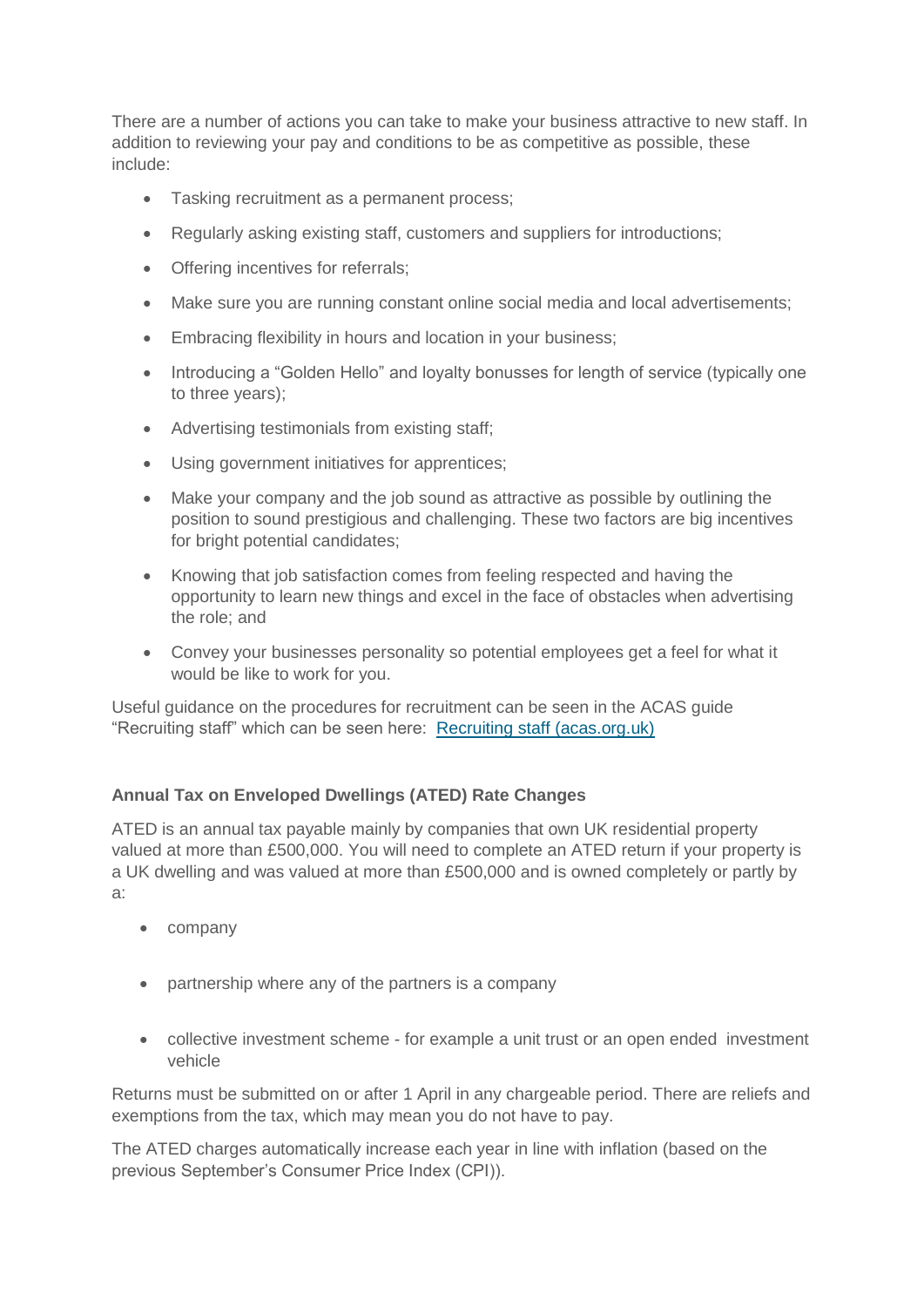The ATED annual charges will rise by 3.1% from 1 April 2022 in line with the September 2021 Consumer Price Index. This table shows the property band and what the revised charges will be for the 2022 to 2023 chargeable period.

| <b>Taxable value of</b><br>the property | <b>Charge for tax year</b><br>2021/22 | <b>Charge for tax year</b><br>2022/23 |
|-----------------------------------------|---------------------------------------|---------------------------------------|
| £500,001 to £1,000,000                  | £3,700                                | £3,800                                |
| £1,000,001 to £2,000,000                | £7,500                                | £7,700                                |
| £2,000,001 to £5,000,000                | £25,300                               | £26,050                               |
| £5,000,001 to £10,000,000               | £59,100                               | £60,900                               |
| £10,000,001 to £20,000,000              | £118,600                              | £122,250                              |
| £20,000,001 and over                    | £237,400                              | £244,750                              |

Note that there are numerous exemptions and reliefs from ATED, in particular companies renting properties to third parties and those involved in property development.

#### Revalue ATED properties at 1 April 2022

The value of the property for any chargeable period is the open market value at the later of:

- the date of acquisition
- the revaluation date

In order to calculate the ATED charge the property needs to be revalued every 5 years and the next revaluation date is 1 April 2022. As residential property has increased significantly in recent years this may bring more companies owning residential property within the ATED charge.

Please contact us if you have an ATED property and we will assist you with working out the charge and submitting the required return.

### **Statutory Sick Pay Rebate Scheme to close 17 March 2022**

The government have announced that the Statutory Sick Pay Rebate Scheme will close on 17 March 2022. Employers and their agents will have until 24 March 2022 to submit any new claims for absence periods up to 17 March 2022, or to amend claims already submitted.

Employers will no longer be able to claim back Statutory Sick Pay (SSP) for their employees' coronavirus-related absences or self-isolation that occur after 17 March 2022.

From 25 March, the normal SSP rules will return, which means employers can revert to paying SSP from the fourth qualifying day their employee is off work regardless of the reason for their sickness absence.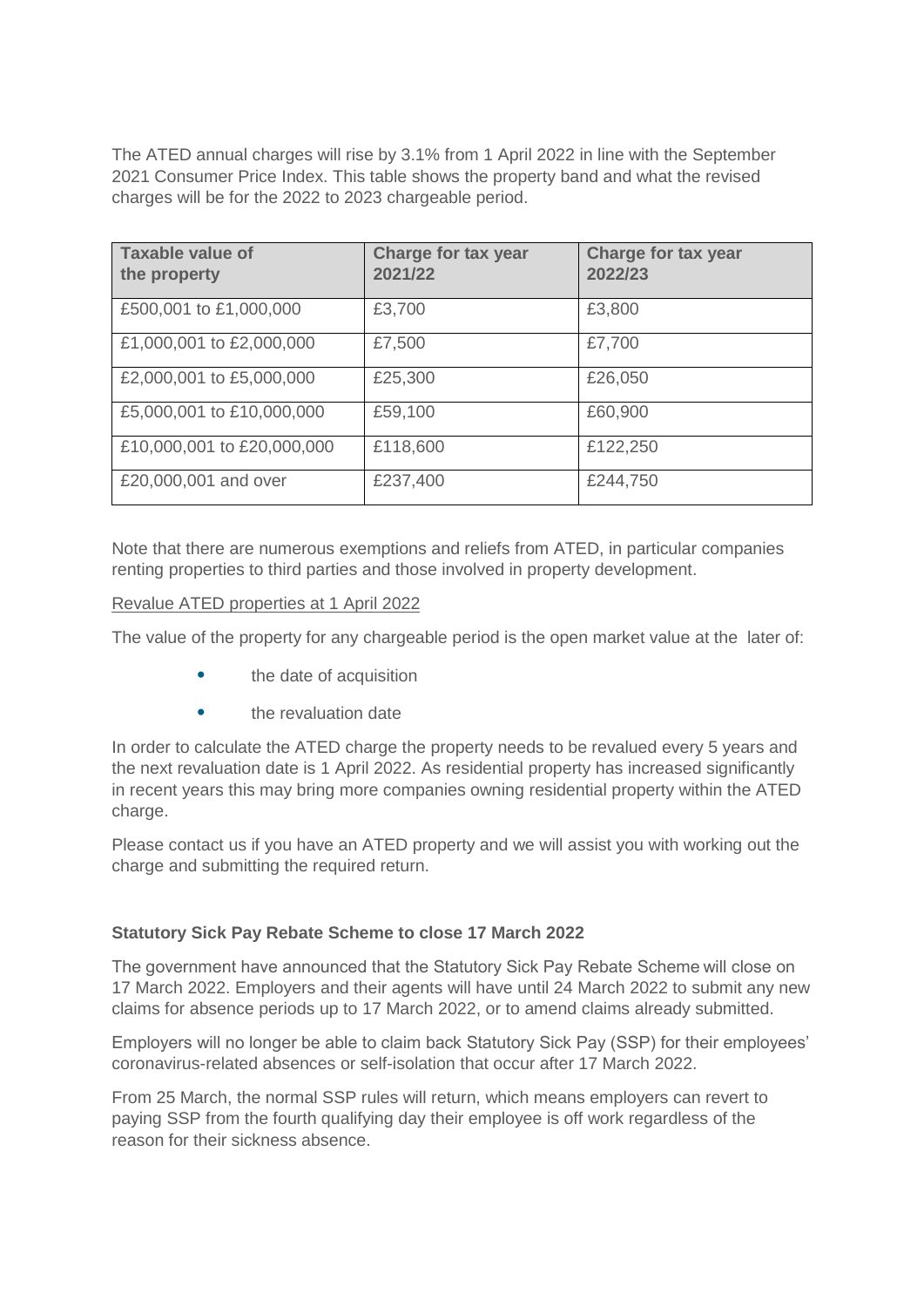For more information on SSP rules for employers go to: [Statutory Sick Pay \(SSP\): employer](https://www.gov.uk/employers-sick-pay)  guide - [GOV.UK \(www.gov.uk\)](https://www.gov.uk/employers-sick-pay)

### **Advisory fuel rate for company cars**

HMRC have updated the advisory fuel rates for employees reimbursing their employer for private mileage to eliminate a private fuel benefit. There appears not to have been a significant increase in petrol and diesel prices in the period under review and as such the reimbursement rates have remained the same. The only change is to one of the LPG rates. However, we expect a change when the 1 June 2022 rates are published.

Note that where employers do not pay for fuel for company cars these same rates can be claimed by employees in respect of business mileage.

These are the HMRC suggested reimbursement rates for employees' private mileage using their company car from 1 March 2022. Where there has been a change the previous rate is shown in brackets.

| <b>Engine</b><br><b>Size</b> | <b>Petrol</b> | <b>Diesel</b> | <b>LPG</b> |
|------------------------------|---------------|---------------|------------|
| 1400cc<br>or less            | 13p           |               | 8p<br>(9p) |
| 1600cc<br>or less            |               | 11p           |            |
| 1401cc<br>to<br>2000cc       | 15p           |               | 10p        |
| 1601 to<br>2000cc            |               | 13p           |            |
| Over<br>2000cc               | 22p           | 16p           | 15p        |

Note that for hybrid cars you must use the petrol or diesel rate. You can continue to use the previous rates for up to 1 month from the date the new rates apply.

For more details and rates for earlier periods see: [Advisory fuel rates -](https://www.gov.uk/guidance/advisory-fuel-rates) GOV.UK [\(www.gov.uk\)](https://www.gov.uk/guidance/advisory-fuel-rates)

### **INVENT 2022 is now open for applications**

The search is on for local innovations and proof of concept ideas that have the greatest commercial potential.

The annual INVENT competition, run by science and tech hub Catalyst, aims to recognise the best early-stage start-ups and aspiring entrepreneurs in Northern Ireland.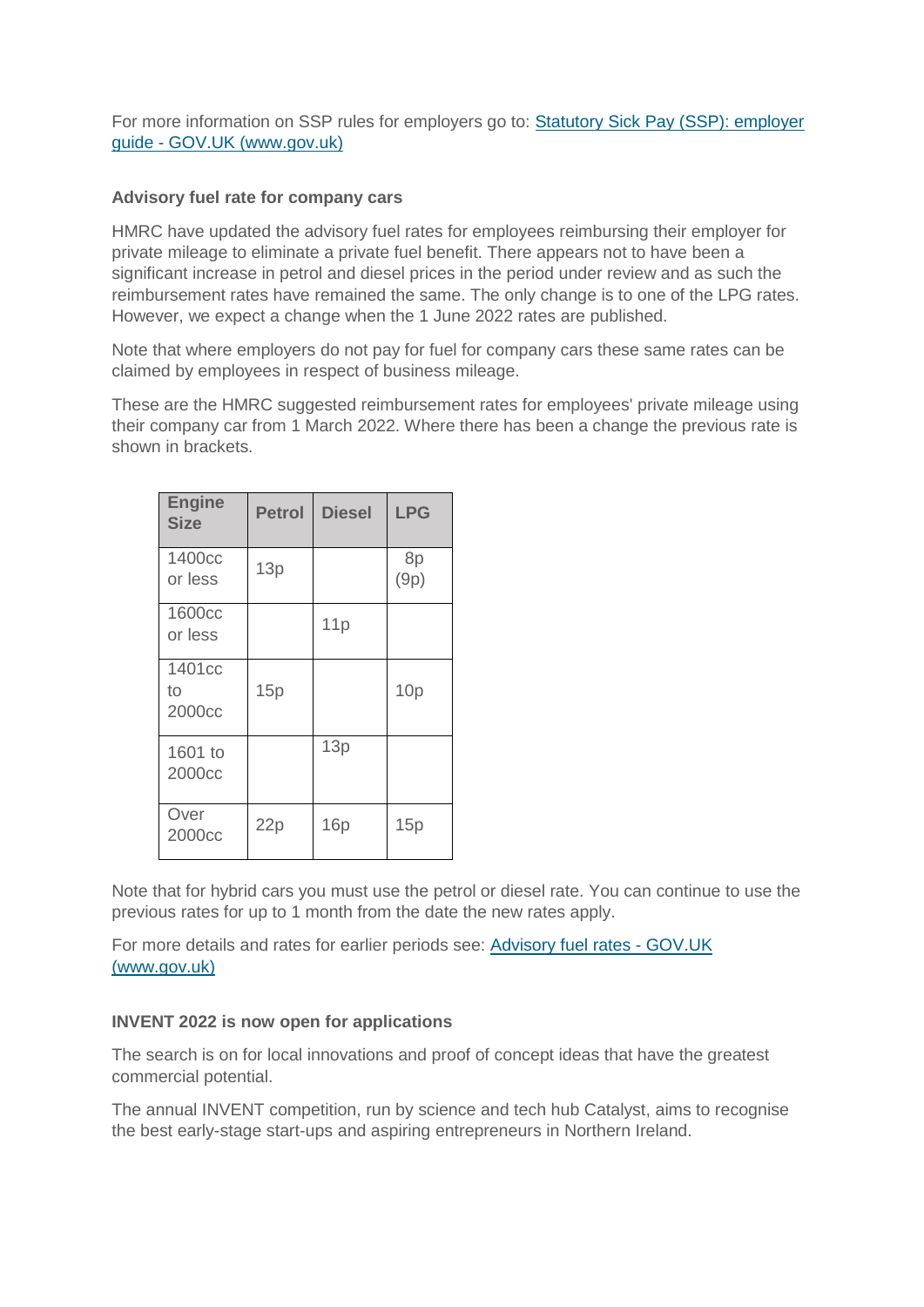With the total prize fund of £47,000, INVENT will reward new tech innovations and proof-ofconcept ideas that are deemed to have the greatest commercial potential.

As well as a share of the prize fund, INVENT will give successful applicants an opportunity to gain high profile exposure, validate their idea and unlock a quality network of influencers.

#### **The 2022 award categories include:**

- Greentech products, solutions and tech that enable a sustainable future
- Health and wellbeing improving the quality of life through pushing the boundaries in life sciences, med-tech and health promotion
- Product a physical product designed and fabricated to offer the consumer or business a novel innovative solution
- Business software computer software products or solutions used to satisfy the needs of an organisation rather than individual users, including innovations in sectors such as fintech, insurtech and cyber security
- Consumer software consumer software is a class of commercial software that is sold directly to end-users as opposed to businesses

See: [INVENT 2022 is now open for applications \(nibusinessinfo.co.uk\)](https://www.nibusinessinfo.co.uk/content/invent-2022-now-open-applications)

#### **Tender for Growth programme for Newry, Mourne and Down businesses**

Gain the skills and the confidence to identify, target and bid for public and private sector tendering opportunities.

If you work on tender submissions and could do with a helping hand, the NMD Tender for Growth programme has a bank of expert mentors who can help.

The programme is free to eligible businesses and will include:

- one-to-one expert mentoring support
- group-based mentoring
- meet the buyer events

#### **The programme can help you:**

- identify tendering opportunities in your field
- assess your readiness to successfully exploit these opportunities
- target new tendering opportunities and maximise the prospect of winning new business
- find opportunities to work collaboratively with other local businesses to bid jointly for new tendered contracts

See: [Tender for Growth -](http://nmdbusiness.org/tender-for-growth/) NMD Business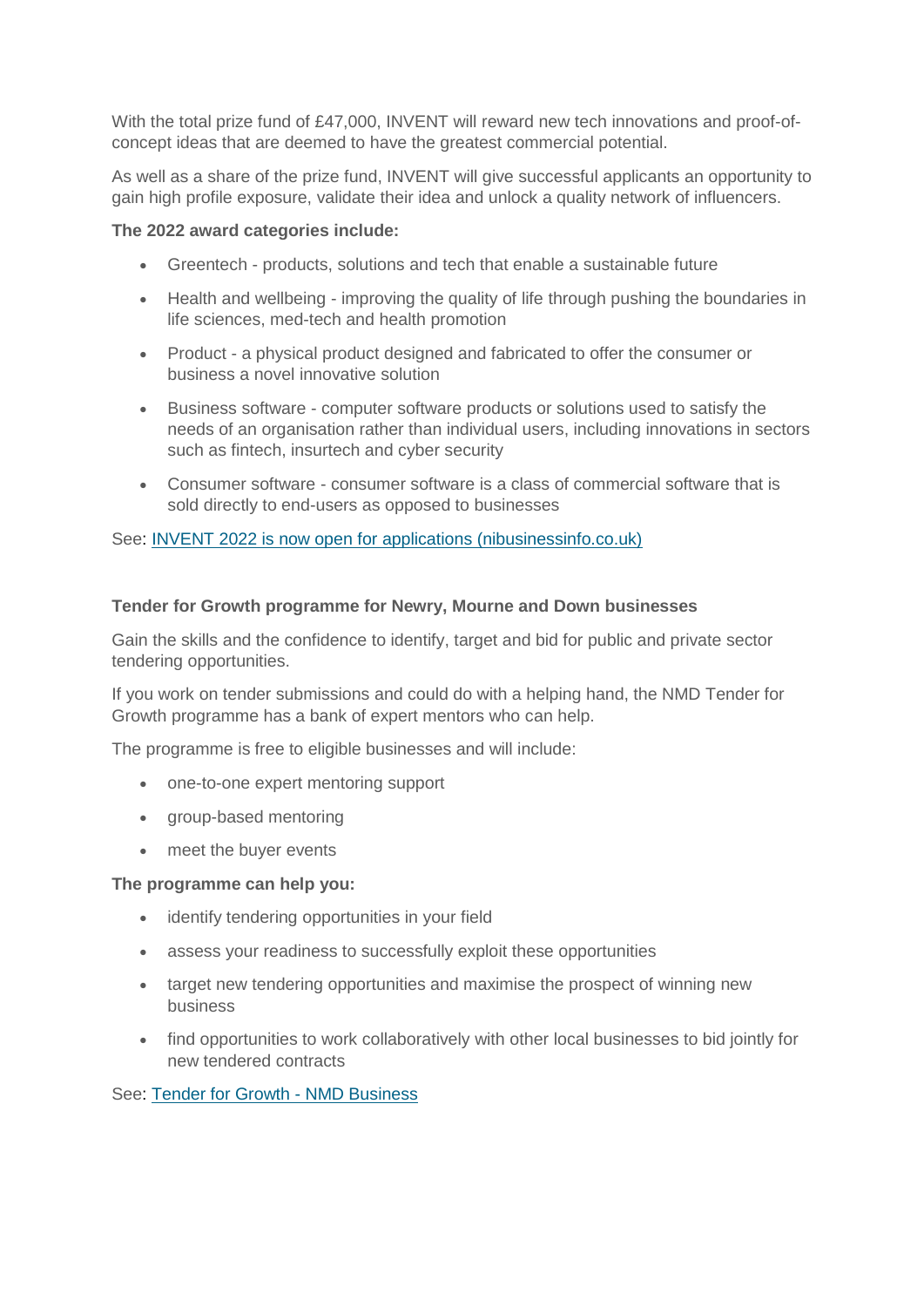## **Responsible Business Awards in Northern Ireland 2022**

Business in the Community have opened entries for the 2022 Responsible Business Awards in Northern Ireland.

The Awards showcase transformational stories of businesses taking real action to build thriving communities and celebrate those businesses demonstrating strong, inclusive leadership, who continually innovate to tackle pressing social issues and to repair and rebuild our planet.

There are 10 categories in the 2022 Awards:

- NI Responsible Company of the Year
- Climate Action Award
- Diversity and Inclusion Award
- **•** Education Partnership Award
- Fair Chance for All Award
- Investing in Your Community Award
- One-to-Watch Award
- Responsible Digital Innovation Award
- Responsible Product / Service Award
- Wellbeing at Work Award

The winners will be announced at a gala dinner event at the ICC Arena Belfast on Thursday 8 September.

### See: [Responsible Business Awards in Northern Ireland -](https://www.bitcni.org.uk/awards-categories/) Business In The Community [\(bitcni.org.uk\)](https://www.bitcni.org.uk/awards-categories/)

### **Mid-Southwest Business Innovation Programme**

Mid-Southwest (MSW), a collaboration between Armagh City, Banbridge & Craigavon Borough Council, Fermanagh & Omagh District Council and Mid Ulster District Council, is responsible for delivering a Regional Economic Strategy for the area.

The pilot Business Innovation Programme will support participating businesses on their innovation journey and will seek to grow business innovation and productivity across the region's private sector businesses.

Eligible businesses will have the opportunity to firstly participate in Productivity & Innovation Awareness Training. Recruitment for the other two elements of the programme, Business Innovation Strategy Development Scheme and Business Leadership and Technical Advisory Vouchers, will be drawn from those businesses who successfully complete the training and who satisfy the eligibility criteria.

### **Productivity and Innovation Awareness Training**

This training is designed to: